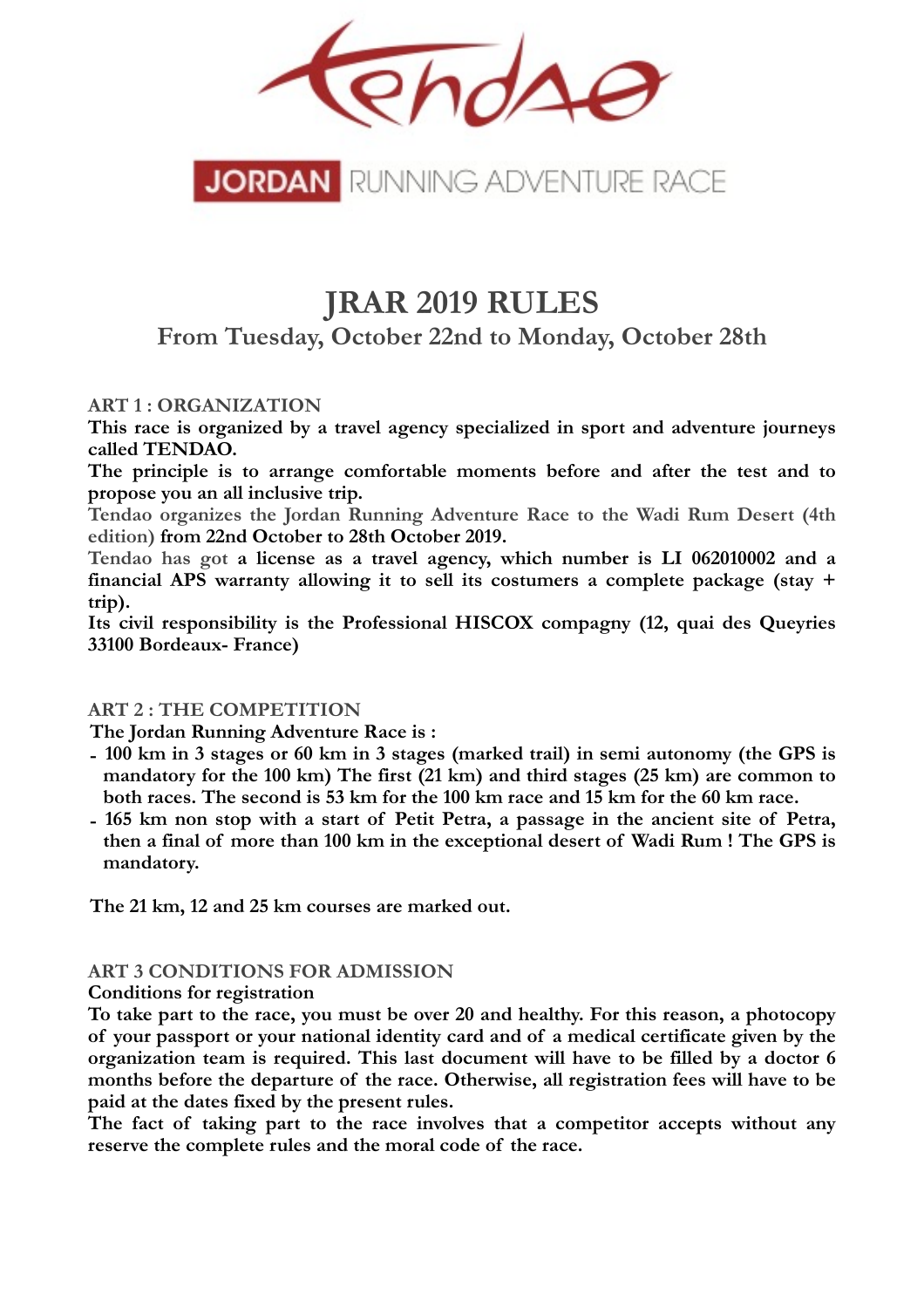#### **ART 4 PROGRAM : Go to check the program on our website.**

**Description of the Steps :**

**Step 1 : the first 21 km of the race are the first stage of the 100 km course. It is a magical journey, exceptional in the middle of a nature of small mountain and many temples temples! A historic journey!** 

**Stage 2 : The second stage 100 % desert will make 53 km! A step for adventurers, for lovers of mystical space and sand! We'll have to manage, enjoy the shadow of the mountains and the air currents of the canyons! The Superb 1000-Star Illuminated Desert Camp will be our rallying point !** 

**Stage 3 : Wadi Rum: 25 km : DEPARTURE OF CAMP 1 for this stage that will rally camp 2. The course will be demanding with passages in canyons, soft sand and Exceptional Landscapes !** 

**For the 165 km : the maximum time is 56 hours to complete the course.**

#### **Accompanying Program :**

**An accompanying program is available on request. It allows the accompanying person to discover Jordan and to follow the test; The companion sleeps on the same sites as the runners!**

# **ART 5 TECHNICAL AND ADMINISTRATION CHECKINGS**

**The technical and administration checking will take place on the day before the departure of the first race (23th October in afternoon in Petra at 4:00 pm).** 

**It must obligatorily have fulfilled the technical and administrative conditions provided by the organization. Any unsatisfactory control may result in the exclusion of the competitor without reimbursement of expenses incurred. GPS training will be provided by the organizing team.** 

**For safety reasons, each runner will be equipped with a SPOT tracking tag that will allow us to locate you at any time and also allow your friends to follow the race from home. A distress function can be activated and trigger the rescue. Activation of the distress function causes disqualification.** 

**For this purpose: we will ask you a deposit of 200 Euros at the time of the control of the material. This deposit will be given to you at the moment of the return of the SPOT tracking tag. We will send you the tracking link of the race very soon.** 

#### **ART 6 NEUTRALIZATION**

**The event may be neutralized if the organization deems it useful for security reasons.**

# **ART 7 RACE**

**All the course is marked.** 

**GPS systems are compulsory. If you want to, you can ask by mail 10 days before the race all the GPS informations (almost 170 GPS informations). Some signs will be**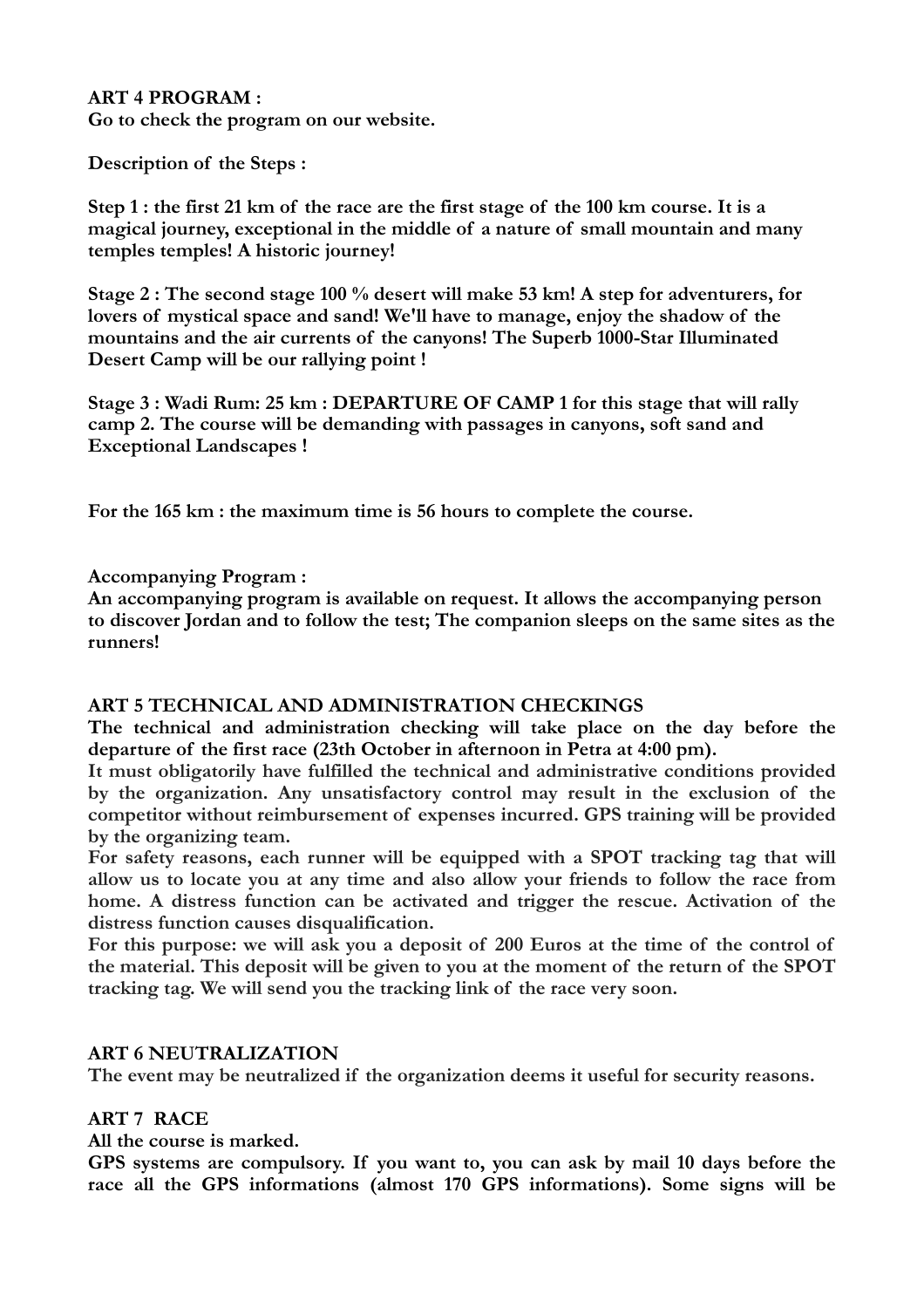**installed in the most complicated areas for safety reasons (for the 21km, 52 km and 15 km).** 

**We remind you that the courses are marked out. The GPS is a security tool that will allow you in case of doubt to return to the right way or back to the course. We sent you lists of GPS points : Just put the points in the GPS via your computer.** 

#### **ART 8 CHECK POINTS**

**This is a committed test in which competitors are autonomous for food; there will be a mineral water feeding points every 20-25 km (and sometimes every 15 km) all along the race.** 

**Food rations and materials will be checked by the organizers before and during the test. A medical assistance will be present on the course and will be able to assist, to treat or to stop a defective runner. There will be no intermediate checkpoint for the stages of less than 30 km. There will be 3 checkpoints on the 53 km course.** 

## **ART 9 REFUELING POINTS**

**Refuelings will be done at the checkpoint every 20 to 30 km. You will have cold or hot water.**

## **ART 10 ARRIVAL**

**The chronometer will take your time from the departure point till the arrival and will check your passage at the compulsory control point subject to possible penalties. The arrival is localised in Wadi Rum Desert.** 

#### **ART 11 WITHDRAWAL**

**For security reasons, it is very important to inform a member of the organization team about one's withdrawal at any control point situated on the course.** 

**It will always be possible to organize, if needed, a motorized return to the arrival or if not needed, a competitor will reach the nearest point with a member of the organization team.** 

**After having withdrawn during a stage, a runner will still have the opportunity to be integrated again into the race with a significant penalty defined in the road book of the race.** 

# **ART 12 MEDICAL ASSISTANCE**

**A medical team ( a doctor and a physiotherapist) will be present during the whole race and will assure the security of all competitors.** 

**The medical team will be able to disqualify a competitor deems unfit to continue the race.** 

#### **ART 13 INSURANCE**

**Thanks to its quality as a travel agency, the Tendao agency subscribed an insurance for Repatriation. Each competitor participates with full knowledge of the risks that this competition can cause and releases the organization from any responsibility in case of physical or accidental failure.**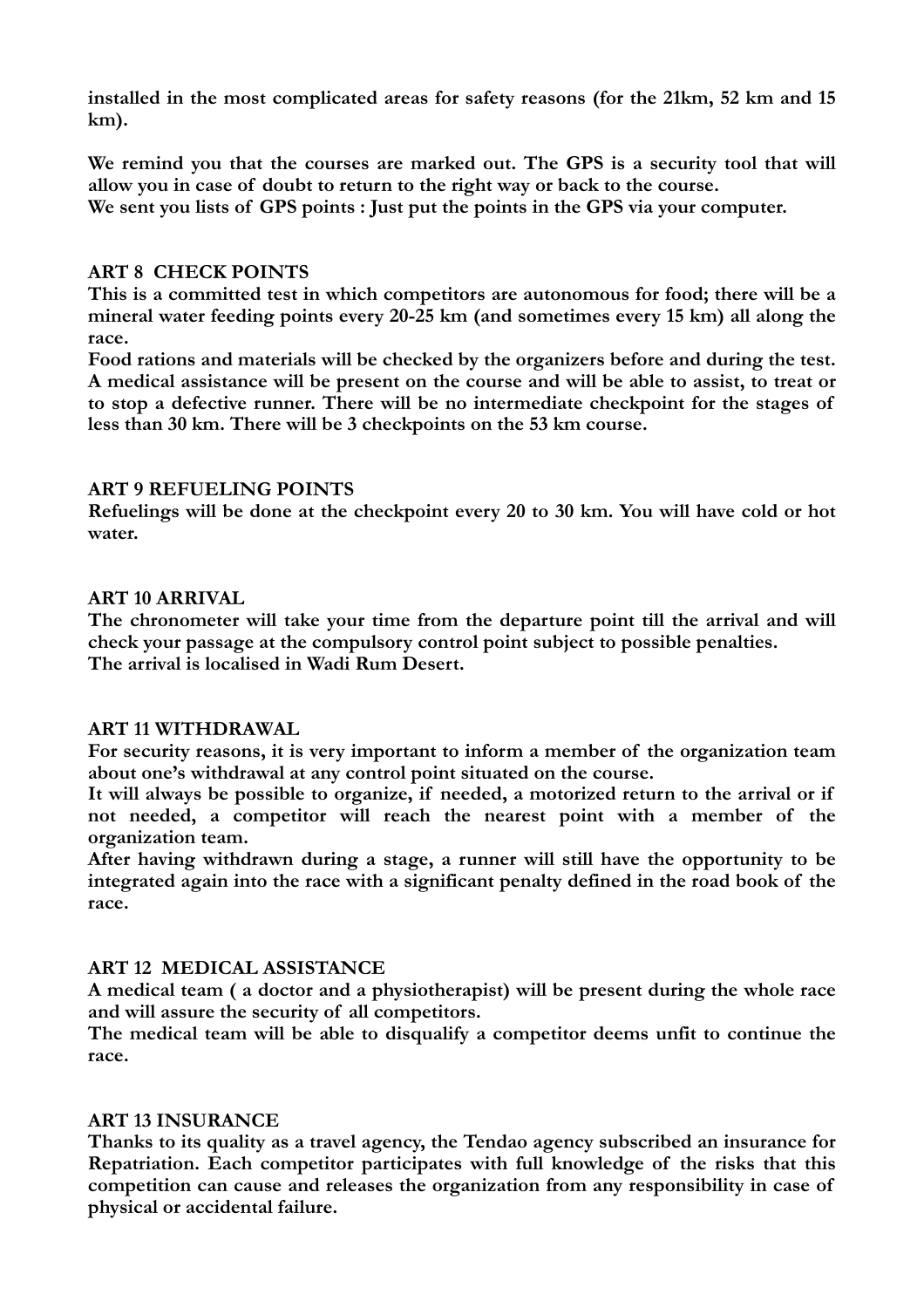**If you want to, you can subscribe a special cancellation insurance.** 

# **ART 14 COMPULSORY MATERIAL**

**For the 165 km : Competitors will have their food needs for 2.5 days: 1500 calories per day x 3 = 4500 calories.**

**The list of all compulsory material :**

**• a rucksack or any equivalent bag (the best one answering the participant's motives for the race)** 

- **a windbreaker + a light polar jacket (for the 165 km)**
- **a GPS + spare batteries (for the 100, 60 and 165 km)**
- **a lighter**
- **. a knife (blade of at least 5 cm) (for the 165 km)**
- **a skin antiseptic lotion**
- **• a SPOT tracking tag given by the organization**
- **a whistle**
- **a lightweight survival blanket (2,20 ml x 1,40 ml)**
- **two pocket-size or frontal lamps + spare batteries (for the 165 km)**
- **a pocket-size or frontal lamps + spare batteries (for the 100 / 60 km)**
- **two gourds or 1 gourd + 1 camel bag**
- **the required food**

**Your material will be checked before and during the race and at the arrival.** 

## **RECOMMENDED MATERIAL**

**• a tights and light pant** 

**The list of material given by the organization :** 

- **- a SPOT tracking tag**
- **- GPS informations**

#### **ART 15 WEATHER CONDITIONS AND NATURE OF THE GROUND**

**The weather conditions at this time of the year will be as following Wadi Rum : 25 Degrees during the day, 10 degrees during the night. Full moon (during 12 hours).**

#### **ART 16: REGISTRATIONS**

**Registration fees are dependent on the programs chosen; For departures from Brussels and Milan, these prices are valid only until June 1st, 2019. After June 1st, an increase of will be applied according to the evolution of the ticket prices.** 

**Full package Paris / Paris 165 km non stop : 2250 € until June 1st 2019 2350€ from June 1st 2019 2450 € from September 1st, 2019**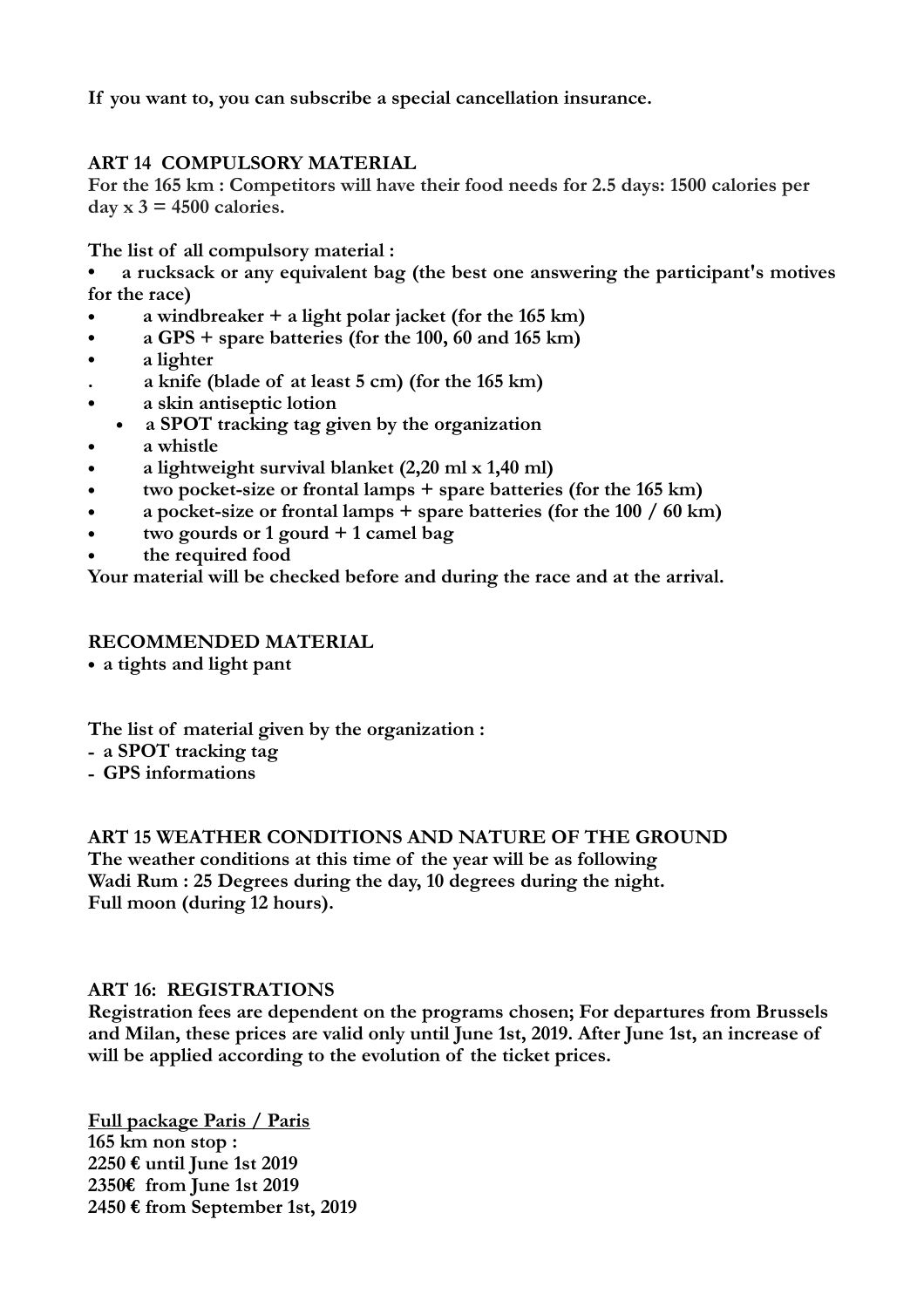**100 km and 60 km 3 stages : € until June 1st 2019 € from June 1st 2019 € from September 1st, 2019** 

**Accompanying : € until June 1st 2019 € from June 1st 2019 € from September 1st, 2019** 

**Full package Brussels / Brussels 165 km non stop : 1950€ until June 1st 2019 2050€ from June 1st 2019** 

**100 km and 60 km 3 stages : 1990€ until 1 June 2019 2090€ from 1st June 2019** 

**Accompanying : 2040€ until June 1st 2019 2140€ from 1st June 2019** 

**Registration deadline : September the 1st, 2019. Balance of registration to be paid by August 31, 2019.** 

**Tendao is a travel agency registered under the number LI 062010002**

#### **BOOKING RESERVATION**

- **Deadline for registration on 30/08/2019**
- **Entry form to be completed**
- **Travel Regulations**
- **Photocopy of valid passport**

#### **MEDICAL FILE**

**The blank medical certificate must be completed by your doctor, clearly stating your suitability for this type of test. If the documents are not presented to the controls, the disqualification can be decided without reimbursement of expenses incurred. VISA**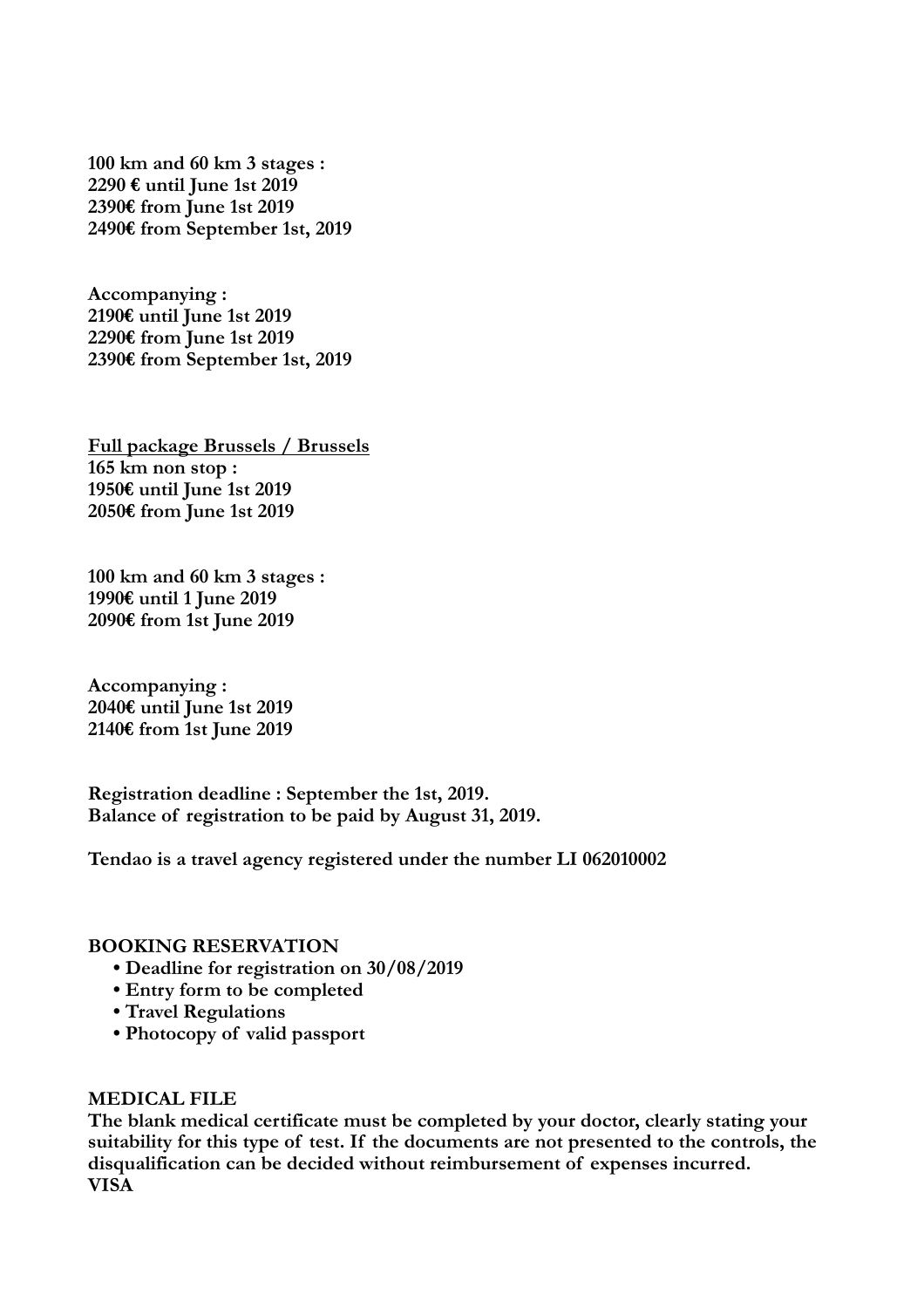**The visa will be made at Aman airport, it is free if you take the full package. Expect 40 US Dollars for local authorities for those who have registered too late or those who did not arrive with the flight of the group of runners.** 

#### **RULES**

**We return the rules of the event with the mention "read and approved" followed by your signature.** 

## **ART 17 : CANCELLATION**

**• 50€ will be retained for application fees in the event of withdrawal.** 

**• 15% of all entry fees will be retained by the organization in the event of a cancellation occurring between 1/03/19 and 30/03/19.** 

**• 30% of the totality of the entry fees will be retained by the organization in the event of withdrawal occurring between 31/03/19 and 1/06/19.** 

**• 50% of all entry fees will be retained by the organization in the event of withdrawal between 2/06/19 and 15/08/2019.** 

**• After the date of 15/08/19, no refund request will be accepted.** 

**• It is possible to take a cancellation insurance with the organization.** 

#### **ART 18 : WAIVERS**

**By indicating your acceptance, you understand, agree, warrant and covenant as follows:** 

**1- For your safety, please carefully read this entire Accident Waiver and Release of Liability.** 

**I acknowledge that this athletic event is an extreme test of a person's physical and mental limits and carries with it the potential for death, serious injury, and property loss. In consideration of the acceptance of my application for entry in the 2018 Jordan Running Adventure Race, I hereby freely agree to make the following contractual representations and agreements. I fully realize the dangers of participating in a desert running race held in the Jordan desert, and fully assume the risk associated with such participation. I agree it is my sole responsibility to be familiar with the race course and the special regulations of the event. I understand and agree that the situations may arise during the race which may be beyond the immediate control of the race officials or organizers, and I must run so as to endanger neither myself nor others. I accept responsibility for the conditions and adequacy of my equipment and training. I have no physical or mental condition which, to my knowledge, would endanger myself or others if I participate in this event, or would interfere with my ability to participate in this event.** 

**2- The legal entity Organiser of the JRAR did not subscribe to a civil liability insurance. By signing the Registration Forms you acknowledge that you have been fully informed about that, and you give up the idea to hold that fact against the Organiser.** 

**3- I understand my photo may be taken during activities associated with the JRAR Races. I give my permission for my photo, video, or film likeness to be used for publicity purposes and to be made available to other racers and interested parties. I understand that I will not receive any monetary compensation for this.**